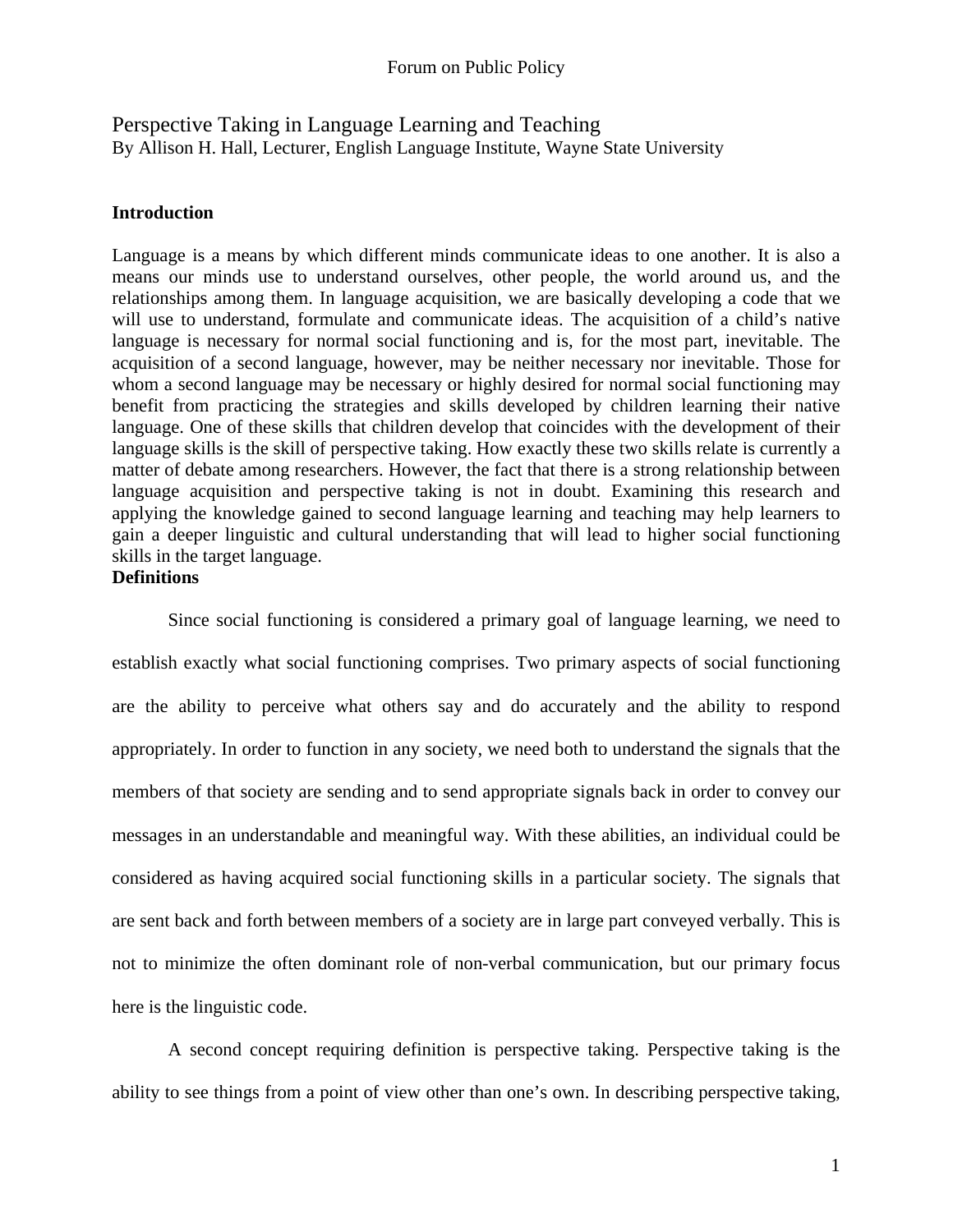Moskowitz says: "We must be able to stand in the shoes of others, see the world through their eyes, empathize with what they are feeling, and attempt to think and react to the world in the same way that they think and react to the world."<sup>[1](#page-1-0)</sup> Perspective taking is often referred to as or considered a part of the "theory of mind," a concept introduced in 1978 by researchers Premack and Woodruff who tested chimpanzees to see if they understood that others had a different mind and point of view.<sup>[2](#page-1-1)</sup> Perspective taking, or theory of mind, is considered an important step in the cognitive development of children.

#### **Research on Perspective Taking**

 $\overline{a}$ 

 The research on perspective taking covers a wide range of topics. In this brief overview of the research, we will look at the relation of perspective taking to social skills, empathy, ethics, conflict management, and ethnicity, culture and stereotypes.

 Researchers have found a great deal of evidence supporting the benefits of developing perspective-taking skills and using them in our social interactions. Inherent in perspective taking are many significant interpersonal values, including respect for different realities, appreciation for individual differences, objectivity, flexibility, tolerance of ambiguity, and nonjudgmental attitudes.<sup>[3](#page-1-2)</sup> Characteristics commonly associated with perspective taking are "patience, reasonableness and sensitivity," which lead to more accuracy in judging others.<sup>[4](#page-1-3)</sup> These qualities can be a great benefit in any social situation. Perspective taking is often seen as fundamental to social interaction.<sup>[5](#page-1-4)</sup> MacDonald indicates the social utility of perspective taking: "It is important

<span id="page-1-0"></span><sup>&</sup>lt;sup>1</sup> Gordon B. Moskowitz, *Social Cognition* (New York: The Guilford Press, 2005), 277.

<span id="page-1-1"></span><sup>&</sup>lt;sup>2</sup> John H. Flavell, "Theory-of-Mind Development: Retrospect and Prospect," Merrill-Palmer Quarterly 50, no. 3 (July 2004): 275.

<span id="page-1-2"></span> $3\overline{)}$  Kathie Laurence, "Piaget Meets the Great Pumpkin: A Lesson in Perspective Taking,"

www.paly.net/~klaurenc/psychology/Piaget\_Meets\_The\_Great\_Pumpkin.doc (accessed December 9, 2005).

<span id="page-1-3"></span><sup>&</sup>lt;sup>4</sup> Society for Industrial and Organizational Psychology, "An Instructor's Guide for Introducing Industrial-

<span id="page-1-4"></span>Organizational Psychology," (2002) http://siop.org/Instruct/LMXtheory/sld009.htm (accessed December 29, 2005). 5 Nicholas Epley et al., "Perspective Taking as Egocentric Anchoring and Adjustment," *Journal of Personality and Social Psychology* 87, no. 3 (2004): 336.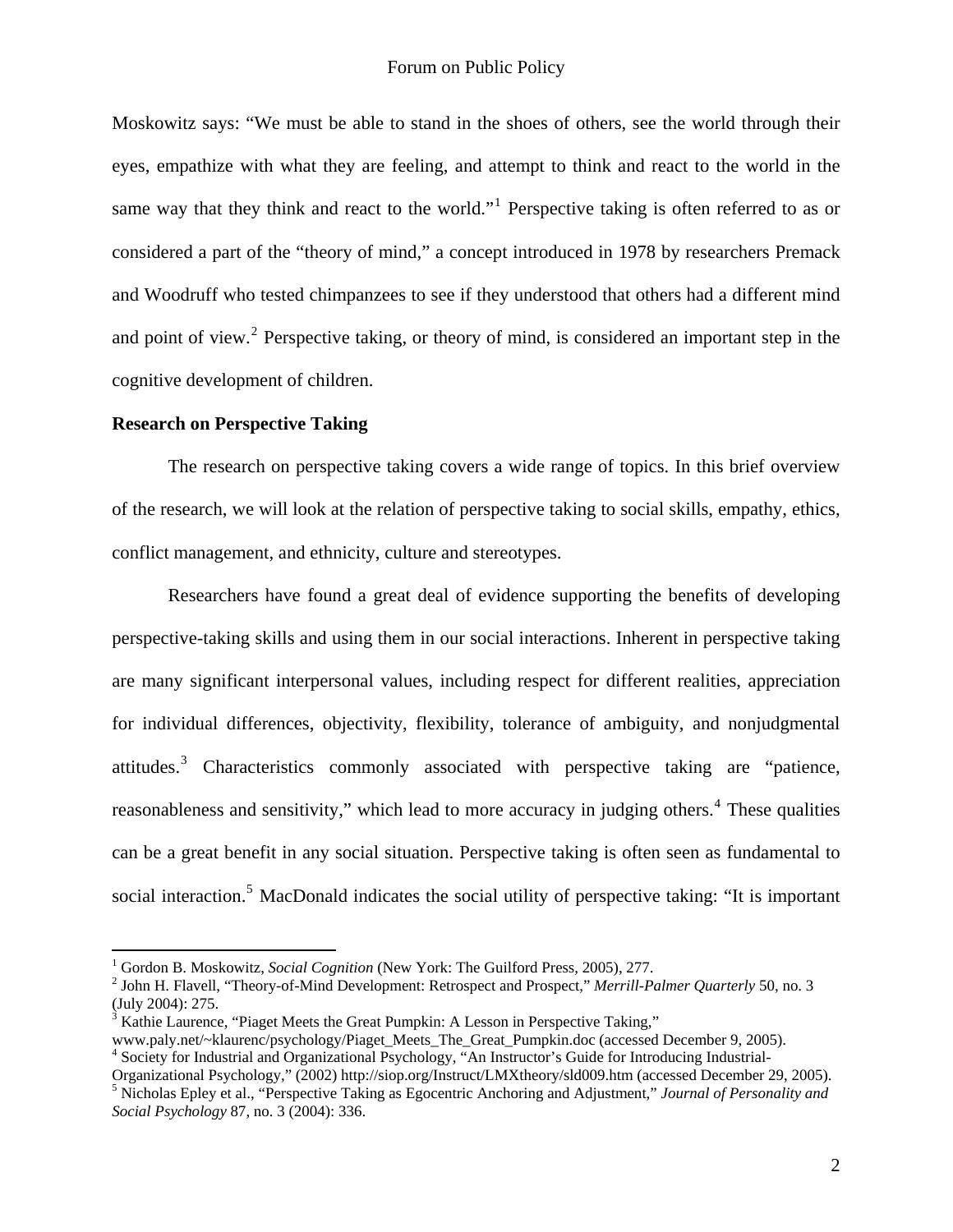to be able to infer other people's thoughts in order to know, for example, how to join a group of peers, how to respond to ambiguous social cues, and how to provide informative social feedback to others."<sup>[6](#page-2-0)</sup> Even marriages benefit from high perspective-taking skills between partners.<sup>[7](#page-2-1)</sup> "Well-developed perspective-taking abilities allow us to overcome our usual egocentrism, tailor our behaviors to others' expectations and thus make satisfying interpersonal relations possible."<sup>[8](#page-2-2)</sup> Basic social functioning is enhanced by our perspective-taking abilities. In her research on using perspective taking to help people with social cognitive deficits, Winner says that "perspective taking plays a key role in our ability to relate to others not only for the purpose of socialization but also to interpret meaning that is critical for academic work and personal problem solving skills critical for living independently as an adult."<sup>[9](#page-2-3)</sup> As we can see, practice in perspective taking has the potential to greatly improve our social skills.

 Another area where there has been a great deal of research on perspective taking is in its relationship to empathy. One definition describes empathy as "the ability to identify, experience and understand the emotions of others and act to reduce the negative emotions exhibited by others."[10](#page-2-4) Perspective taking is thought by many to lead to both empathy and helping behaviors.<sup>[11](#page-2-5)</sup> In her research, Oswald separates perspective taking into two categories: cognitive—recognizing and understanding thoughts of others, and affective—identifying and understanding feelings of others. She found that the type of perspective taking that focused on

<span id="page-2-0"></span><sup>&</sup>lt;sup>6</sup> Christine D. MacDonald, "Overall Accuracy of Children's Awareness of Peer Perceptions" (paper presented at the biennial meeting of the Society for Research in Child Development, Indianapolis, Indiana, March 1995), 4.

<span id="page-2-1"></span>Edgar C. J. Long and David W. Andrews, "Perspective Taking as a Predictor of Marital Adjustment," *Journal of Personality and Social Psychology* 59, no. 1 (1990): 126–131. 8

<span id="page-2-2"></span><sup>&</sup>lt;sup>8</sup> Mark H. Davis et al., "Effect of Perspective Taking on the Cognitive Representation of Persons: A Merging of Self and Other," *Journal of Personality and Social Psychology* 70, no. 4 (1996): 713. 9

<span id="page-2-3"></span><sup>&</sup>lt;sup>9</sup> Michelle G. Winner, "Perspective Taking across the School and Adult Years for Persons with Social Cognitive Deficits," (2003) http://www.socialthinking.com/philosophy.htm (accessed December 29, 2005).<br><sup>10</sup> Wallace J. Kahn and Catherine V. Lawhorne, "Empathy: The Critical Factor in Conflict-Resolution and a Culture

<span id="page-2-4"></span>of Civility," ERIC Document # ED479344 (August 2003): 6.

<span id="page-2-5"></span><sup>&</sup>lt;sup>11</sup> Jon K. Maner et al., "The Effects of Perspective Taking on Motivations for Helping: Still No Evidence for Altruism," *Personality and Social Psychology Bulletin* 28, no. 11 (November 2002): 1601–1610.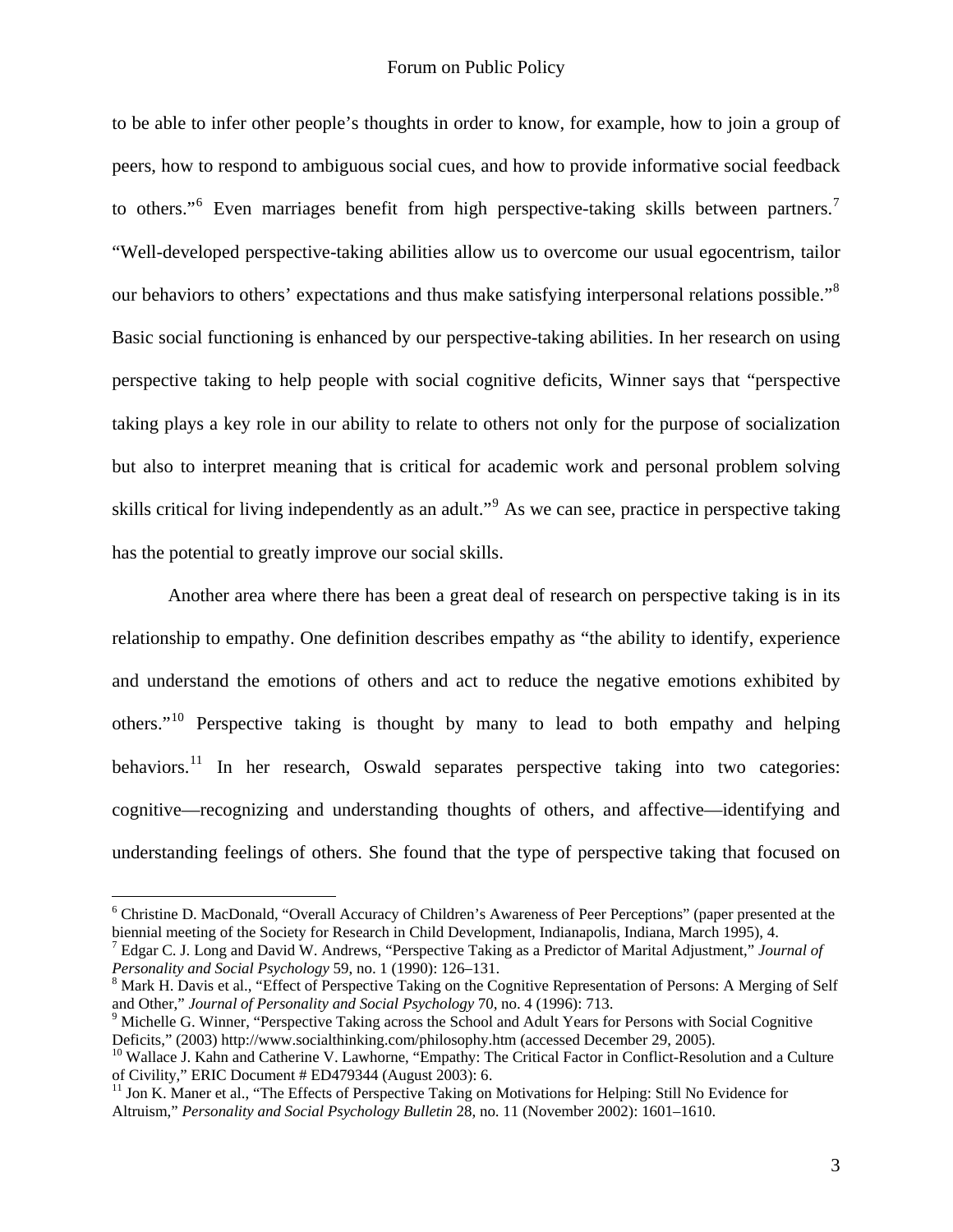feelings leads to more helping behaviors and empathy.<sup>[12](#page-3-0)</sup> Davis and Oathout found that higher perspective taking skills and greater empathy lead to deeper satisfaction in romantic relationships.<sup>[13](#page-3-1)</sup> In general, when people perceive a greater similarity between themselves and others, they are able to more easily understand the others' perspectives and, in turn, tend to be more empathic.<sup>[14](#page-3-2)</sup> This close connection between perspective taking and empathy can lead to stronger social ties and higher social functioning.

 Another measure of our ability to function well socially is the ethicality of our decisions and actions. Perspective taking plays a role in moral judgments when we consider whether or not a person is to blame for their behavior. We often take the perspective of other people in order to determine whether they acted intentionally, and whether we believe they did or not gives us grounds for moral judgment.[15](#page-3-3) Several researchers at the Michigan Business School designed a computer program to help students learn corporate social responsibility. This multiplayer online simulation game requires students in groups of three to play the roles of governments, companies, or the media in trying to develop a group of islands. This role playing requires students to consider a variety of perspectives on matters such as social justice, environmental protection and cultural issues. They have to deal with the real ethical dilemmas that they may face as future decision makers. The desired result is that students have a more well-rounded view of ethics and social responsibility because of having to explore a variety of perspectives in this

<span id="page-3-0"></span><sup>&</sup>lt;sup>12</sup> Patricia A. Oswald, "The Effects of Cognitive and Affective Perspective Taking on Empathic Concern and Altruistic Helping," *The Journal of Social Psychology* 136, no. 5 (1996): 613–623; Patricia A. Oswald, "The Interactive Effects of Affective Demeanor, Cognitive Processes, and Perspective-Taking Focus on Helping Behavior," The Journal of Social Psychology 142, no. 1 (2002): 120-132.

<span id="page-3-1"></span><sup>&</sup>lt;sup>13</sup> Mark H. Davis and H. Alan Oathout, "Maintenance of Satisfaction in Romantic Relationships: Empathy and Relational Competence," *Journal of Personality and Social Psychology* 53, no. 2 (1987): 397–410.

<span id="page-3-2"></span><sup>&</sup>lt;sup>14</sup> Sheri R. Levy, Antonio L. Freitas, and Peter Salovy, "Construing Action Abstractly and Blurring Social Distinctions: Implications for Perceiving Homogeneity Among, but Also Empathizing With and Helping Others,"<br>Journal of Personality and Social Psychology 83, no. 5 (2002): 1224-1238.

<span id="page-3-3"></span><sup>&</sup>lt;sup>15</sup> Joshua Knobe, "Theory of Mind and Moral Cognition: Exploring the Connections," http://www.princeton.edu/~jknobe/tics.pdf (accessed January 11, 2006), forthcoming in *Trends in Cognitive Science*.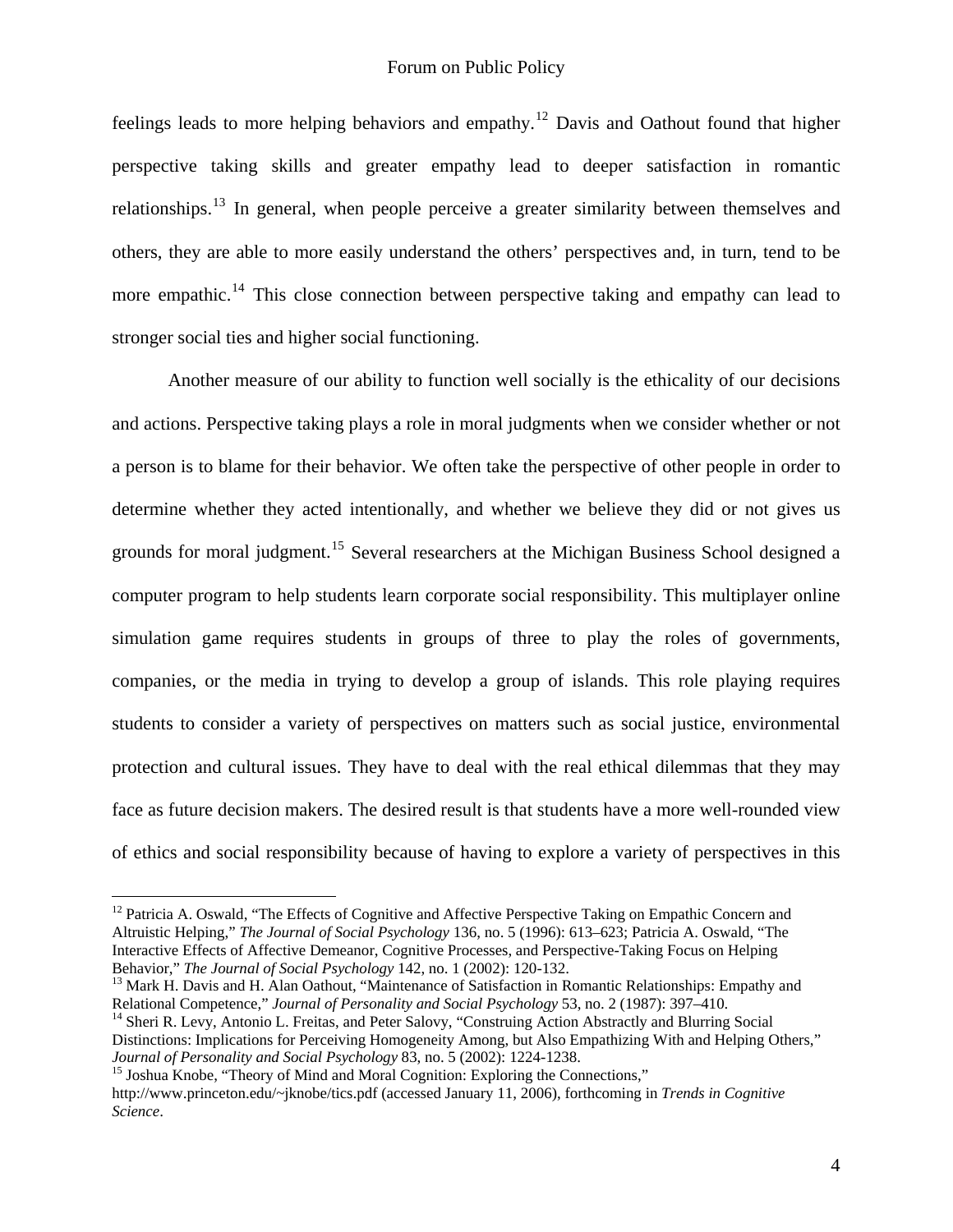exercise.<sup>[16](#page-4-0)</sup> In another article describing an activity designed to promote ethics, Hastings mentions that perspective taking has been studied for "its potential contribution to creating moral citizens who are equipped to respond sensitively to critical social issues."[17](#page-4-1) From her own work, she claims that "engaging students in a perspective taking exercise that is applicable to an applied and/or vocational context provides a motivation for student development of social awareness."[18](#page-4-2) Encouraging perspective taking can lead to a greater awareness of the ethical implications of decisions affecting others, thereby increasing motivation to act in an ethical manner.

When decision making is lacking in ethicality, it may lead to conflict between individuals or groups. Perspective taking has also been proven an effective means for managing conflict. In her recommendations for training teachers to mediate conflict and create a "caring community of learners," Lane-Garson writes: "When future teachers are taught mediation skills, they expand their own communication skills, self-regulation, perspective-taking, and facilitative language vocabularies."[19](#page-4-3) Several reports of studies on peace education or conflict management training show that perspective taking plays a central role. During many years of research on training students to manage conflict and become "peacemakers," Johnson and Johnson used perspective taking as a key component in their training program.<sup>[20](#page-4-4)</sup> From an examination of research on peace education in a region of intense conflict, it is suggested that an indirect form of perspective taking may be useful in helping the members of conflicting sides better understand those on the

<span id="page-4-0"></span><sup>&</sup>lt;sup>16</sup> N. Sadat Shami et al., "Designing a Globalization Simulation to Teach Corporate Social Responsibility,"<br>Developments in Business Simulation and Experiential Learning 31 (2004): 22-27.

<span id="page-4-1"></span><sup>&</sup>lt;sup>17</sup> Sally O. Hastings, "Motivating Perspective Taking through Oral Performance," *Academic Exchange* (Winter 2003): 256.

<span id="page-4-2"></span> $18$  Ibid.

<span id="page-4-3"></span><sup>&</sup>lt;sup>19</sup> Pamela S. Lane-Garon, "Classroom and Conflict Management: Rethinking Teacher Preparation for Ethical Practice," (paper presented at the Annual Meeting of the Association of Teacher Educators, Denver, Colorado, February 2-6, 2002), 3.

<span id="page-4-4"></span><sup>&</sup>lt;sup>20</sup> David W. Johnson and Roger T. Johnson, "Teaching Students to be Peacemakers: Results of Twelve Years of Research," (June 2000) http://www.co-operation.org/pages/peace-meta.html (accessed December 29, 2005).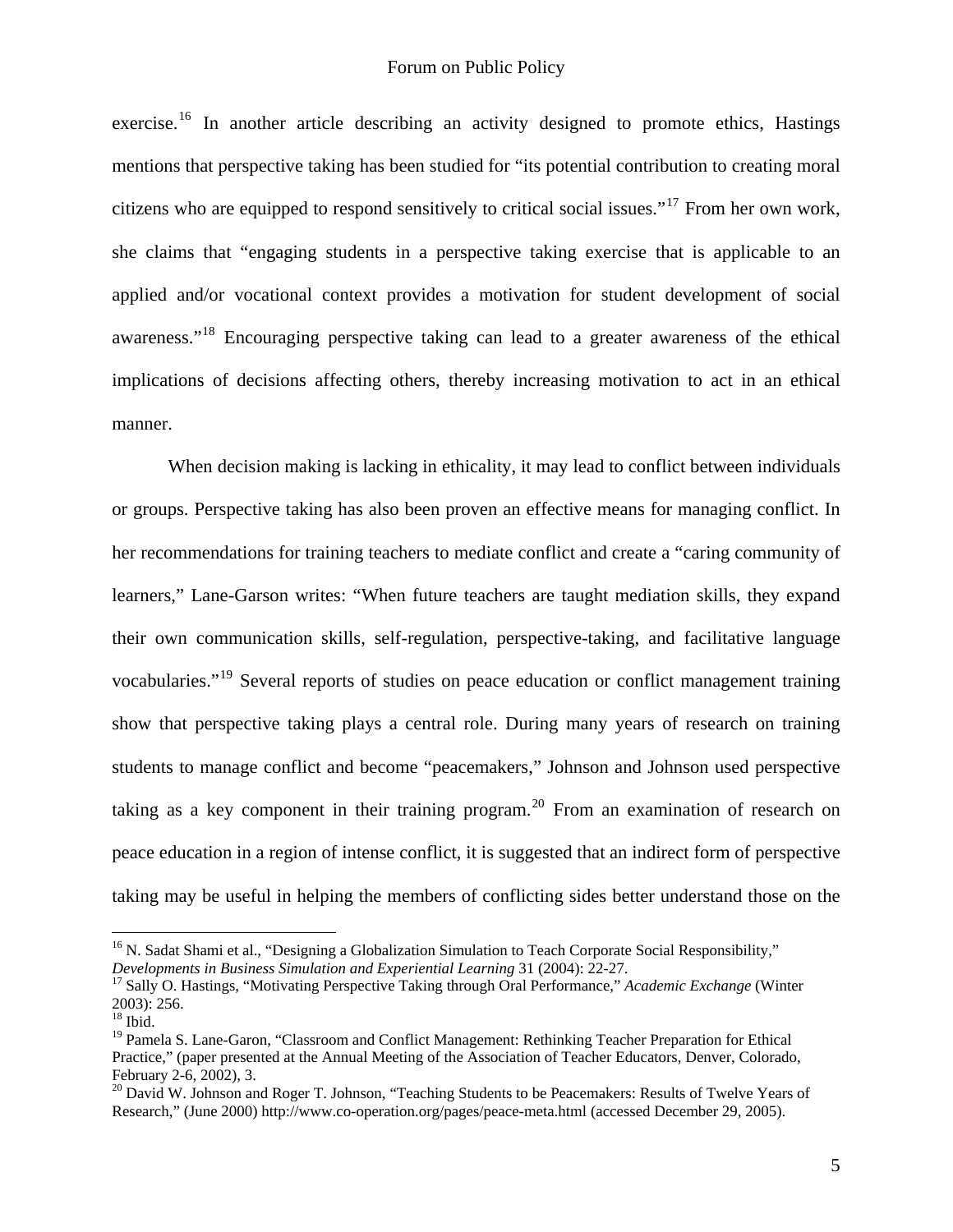other side of the conflict. Looking at both sides of a distant conflict can lead participants indirectly to a better understanding of their own local conflict.<sup>[21](#page-5-0)</sup> Perspective taking also has played a role in preventing and solving conflicts in business. It can be used to increase cooperation, enhance customer service, and improve leadership.<sup>[22](#page-5-1)</sup> "Within organizations, perspective taking and the cognitive-affective responses it gives rise to (i.e., empathy) have particular application in relation to promoting citizenship behaviors, reducing conflict, and the effective management of diversity."<sup>[23](#page-5-2)</sup> Perspective taking seems to have multiple benefits in managing conflicts. Galinsky, Ku, and Wang contend that "perspective-taking, having long been recognized as critical to proper social functioning, is a key ingredient in the reduction of interpersonal conflict and the construction, maintenance, and preservation of social bonds."<sup>[24](#page-5-3)</sup> In its ability to strengthen social ties and manage or prevent conflict, perspective taking again shows its importance to high social functioning.

 Ethnic and cultural differences are well known to create conflict or tensions between groups and individuals. Wang et al. describe the characteristic needed to overcome these tensions as "ethnocultural empathy," which they divide into three categories: intellectual, emotional and communicative. Each of these is based on perspective-taking ability. Intellectual empathy is when we understand the thinking of those culturally or ethnically different from us. Emotional empathy is when we are able to feel another's emotions from the perspective of that person's

<span id="page-5-0"></span><sup>&</sup>lt;sup>21</sup> Haggai Kupermintz and Gavriel Salomon, "Lessons to be Learned from Research on Peace Education in the Context of Intractable Conflict," RedOrbit News (November 19, 2005)

http://www.redorbit.com/news/health/308860/lessons\_to\_be\_learned\_from\_research\_on\_peace\_education\_in/index. html (accessed December 9, 2005).

<span id="page-5-1"></span> $22$  Carolyn Axtell and Sharon Parker, "Perspective Taking," Institute of Work Psychology,

<span id="page-5-2"></span>http://esrccoi.group.shef.ac.uk/pdf/whatis/perspective.pdf (accessed December 9, 2005).<br><sup>23</sup> S. Parker, "Enhancing Interpersonal Effectiveness and Lateral Integration: The Role of Perspective Taking," Australian Graduate School of Management, http://www2.agsm.edu.au/agsm/web.nsf/Content/ResearchCentres-CCC-ResearchProjects-EnhancingInterpersonalEffectiveness (accessed December 29, 2005). 24 Adam D. Galinsky, Gillian Ku, and Cynthia S. Wang, "Perspective-Taking and Self-Other Overlap: Fostering

<span id="page-5-3"></span>Social Bonds and Facilitating Social Coordination," *Group Processes & Intergroup Relations* 8, no. 2, (2005): 111.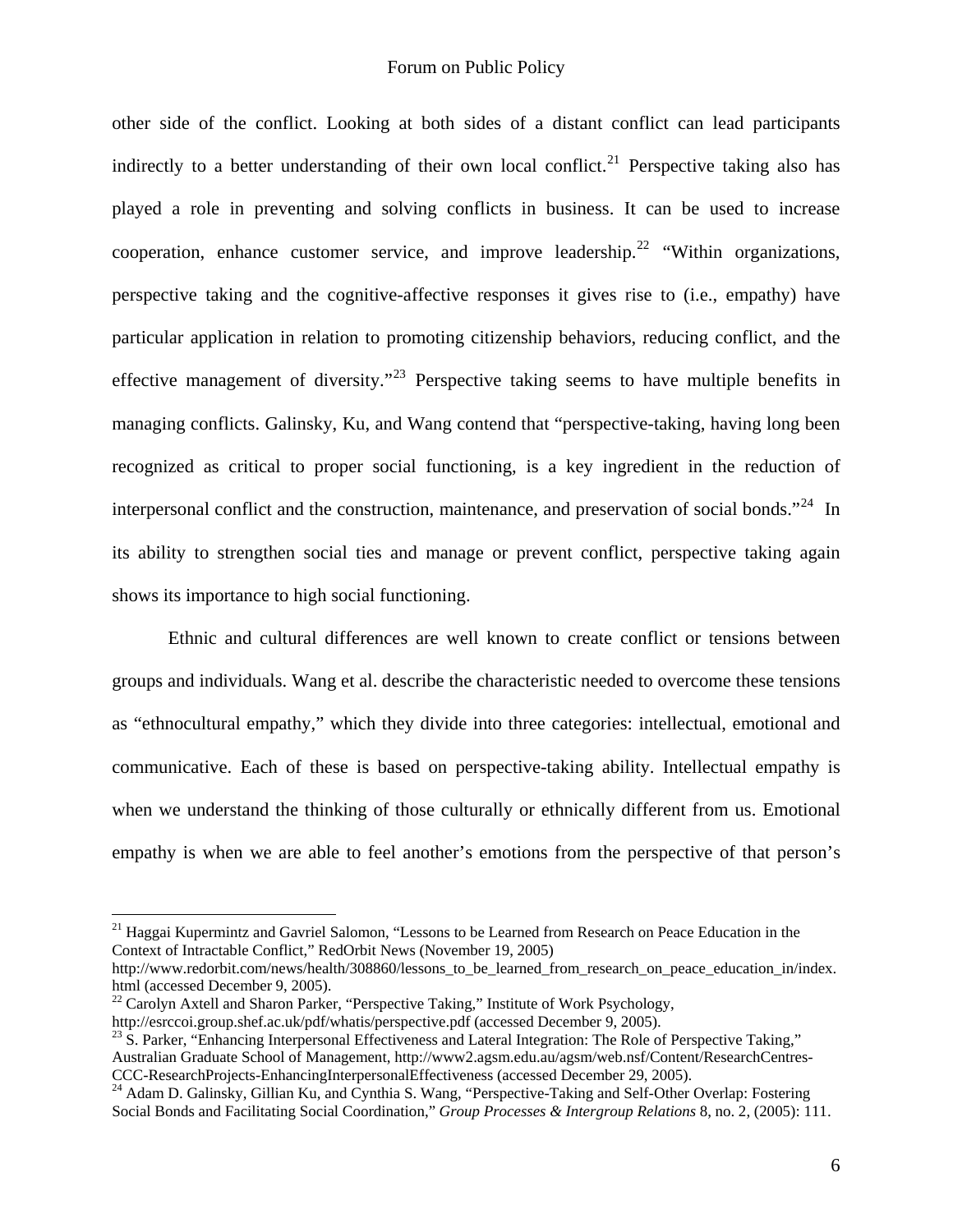ethnic or cultural group. Finally, communicative empathy is when our words and actions express our ethnoculturally empathic thoughts and feelings.<sup>[25](#page-6-0)</sup> One way of achieving empathy between different ethnic or cultural groups is by encouraging each group to see the other group's actions and goals more abstractly. When we work towards common goals, depend on others to attain our goals, or share the same goals, we increase our connectedness, develop positive attitudes towards one another, and see greater similarities.<sup>[26](#page-6-1)</sup> Seeing the forest as a whole helps us to notice the similarities among the trees. Cultural and ethnic tensions often go hand in hand with stereotyping. Several studies have been conducted on using perspective taking to reduce stereotyping. Galinsky and Moskowitz concluded from their research that perspective taking "is a successful strategy for debiasing social thought."<sup>[27](#page-6-2)</sup> Perspective taking ability and its effect on prejudice has also been related to social competence and self-esteem. High self-esteem combined with perspective taking decreases prejudice considerably.<sup>[28](#page-6-3)</sup> Taking time and being careful in taking others' perspectives are also helpful in effectively reducing stereotypes.<sup>[29](#page-6-4)</sup> Using perspective taking to diminish stereotyping can increase social bonds among both groups and individuals, especially when coupled with greater ethnocultural understanding.

# **Perspective Taking and Language Development**

 The previous section explains the potential outcomes of practicing perspective taking, but we have yet to see how this relates to language. In his research on how grammar develops from

<span id="page-6-0"></span><sup>25</sup> Yu-Wei Wang et al., "The Scale of Ethnocultural Empathy: Development, Validation, and Reliability," *Journal of* 

<span id="page-6-1"></span><sup>&</sup>lt;sup>26</sup> Levy, "Construing Action Abstractly," 1224–1238.

<span id="page-6-2"></span><sup>&</sup>lt;sup>27</sup> Adam D. Galinsky and Gordon B. Moskowitz, "Perspective-Taking: Decreasing Stereotype Expression, Stereotype Accessibility, and In-Group Favoritism," *Journal of Personality and Social Psychology* 78, no. 4 (2000): 720.

<span id="page-6-3"></span><sup>&</sup>lt;sup>28</sup> Adam D. Galinsky and Gillian Ku, "The Effects of Perspective Taking on Prejudice: The Moderating Role of Self-Evaluation," *Personality and Social Psychology Bulletin* 30, no. 5 (May 2004): 594–604.

<span id="page-6-4"></span> $29$  Epley et al., "Perspective Taking," 338.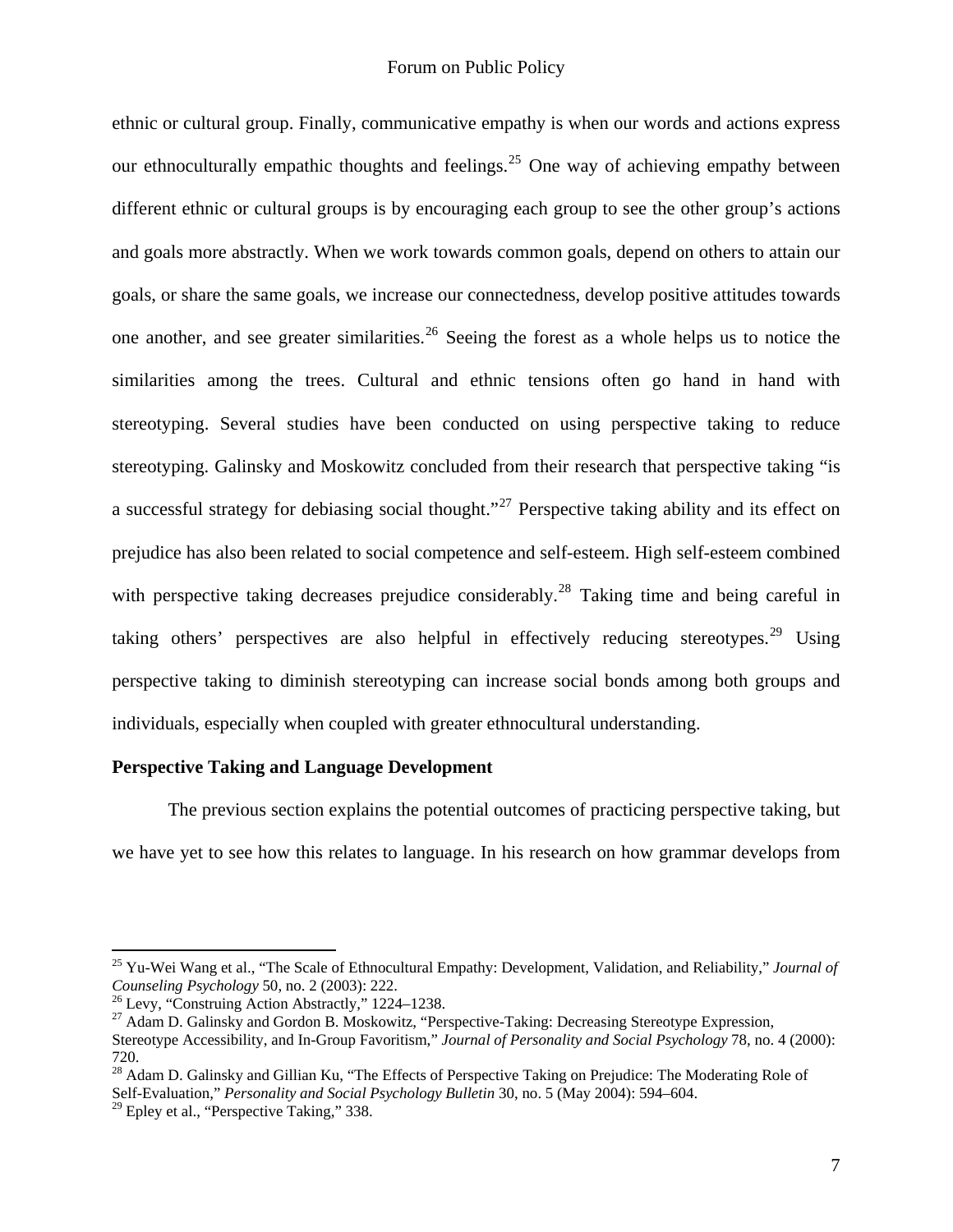perspective, MacWhinney describes the relationship between language and perspective taking as such:

When language is rich in cues for perspective taking and perspective shifting, it awakens the imagination of the listener and leads to successful sharing of ideas, impressions, attitudes, and narratives. When the process of perspective sharing is disrupted by interruptions, monotony, excessive complexity, or lack of shared knowledge, communication can break down.<sup>[30](#page-7-0)</sup>

He also posits that perspective taking is "at the very core of language structure and higher level cognition."[31](#page-7-1) Language development is closely related to the development of the mind. From Malle's exploration of the evolution of the relationship between language and theory of mind (knowledge that others hold a different perspective), he concludes that they evolved together "serving one primary adaptive goal: social coordination."[32](#page-7-2) In a similar vein, Origgi and Sperber conclude that language ability and the ability to "represent mental states of others" distinguish humans from other species on Earth and that the interaction between these abilities allowed human communication to develop.<sup>[33](#page-7-3)</sup> In explaining why empathy might be an advantage in language acquisition, Baron-Cohen says that "language acquisition requires not just decoding heard words in a look-up table but identifying the speaker's intended meanings (i.e., the speaker's mental states)."<sup>[34](#page-7-4)</sup> She also indicates that better language skills lead to better understanding of the words people use to describe their mental states. This leads to "an upward

<span id="page-7-3"></span>

<span id="page-7-0"></span> $30$  Brian MacWhinney, "The Emergence of Grammar from Perspective,"

http://psyling.psy.cmu.edu/papers/emergentism/perspectgram.pdf (accessed September 9, 2005,): 1, originally published in *The Grounding of Cognition: The Role of Perception and Action in Memory*, eds. Diane Pecher and Rolf A. Zwaan.

<span id="page-7-1"></span><sup>&</sup>lt;sup>31</sup> MacWhinney, "The Emergence of Grammar," 1.

<span id="page-7-2"></span><sup>&</sup>lt;sup>32</sup> Bertram F. Malle, "The Relation Between Language and Theory of Mind in Development and Evolution," http://cogprints.org/3317/01/Evol\_of\_language\_&\_ToM.pdf (accessed January 28, 2006): 11, published in *The Evolution of Language Out of Pre-Language*, eds. T. Givon and B. F. Malle, (Amsterdam: Benjamins, 2002).<br><sup>33</sup> Gloria Origgi and Dan Sperber, "A Pragmatic Perspective on the Evolution of Language and Languages," trans.<br>Mar

<span id="page-7-4"></span><sup>&</sup>lt;sup>34</sup> Simon Baron-Cohen, "Do Sex Differences in Empathy Account for Sex Differences in Language Acquisition?" http://www.interdisciplines.org/coevolution/papers/7 (accessed January 28, 2006).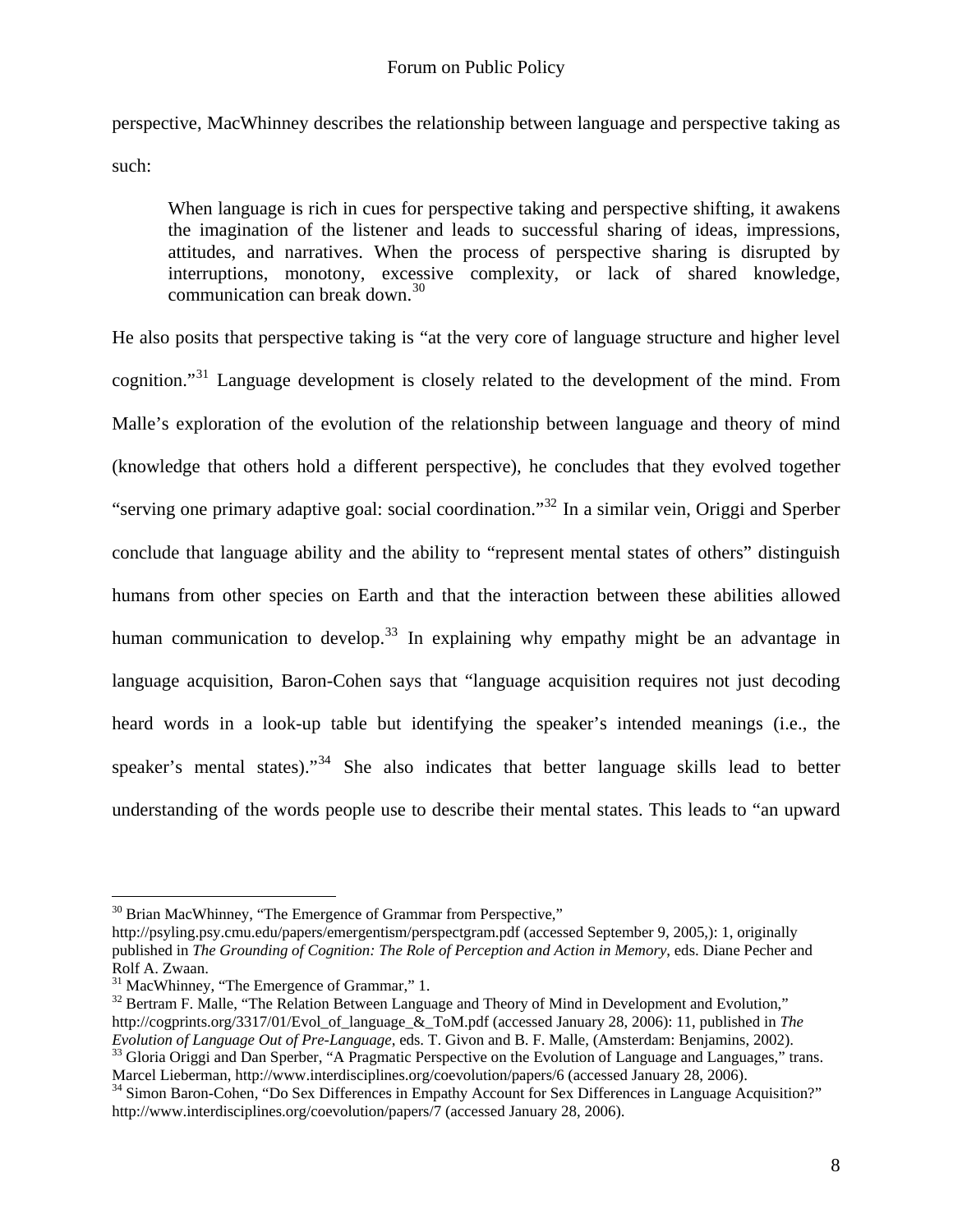spiral in development, with empathy promoting language and vice versa.<sup>[35](#page-8-0)</sup> How well we develop and use our communication skills can depend on how well we understand other people's minds. The way different people produce and interpret messages is influenced by the difference in perspectives, and for successful communication they must "create a shared communicative context through a process of reciprocal perspective taking."[36](#page-8-1) Understanding this shared context and developing the skills to use the primary language of communication are essential for successful social functioning.

# **Language Learning**

 The benefits of developing and using perspective taking skills are many, as are the reasons for using perspective taking in learning and teaching a language. As we have seen in the preceding section, perspective taking is closely related to language development. Most of the research regarding perspective taking has been done on children learning their native language; however, people learning a second language go through many of the same stages and have a similar goal: effective social interaction with people who use the target language. Social functioning is enhanced by all of the benefits of perspective taking mentioned above—social skills, empathy, ethics, conflict management, and ethnocultural understanding—in addition to language ability. The connection between language and mind is undeniable. "Language offers a window into cognitive function, providing insights into the nature, structure and organization of thoughts and ideas."[37](#page-8-2) Therefore, deep knowledge of a language requires familiarity with the minds that use the language. This familiarity can be gained through taking the perspectives of

<sup>35</sup> Ibid.

<span id="page-8-1"></span><span id="page-8-0"></span><sup>&</sup>lt;sup>36</sup> Susan R. Fussell, "Perspective Taking in Interpersonal Communication," Human-Computer Interaction Institute, Carnegie Mellon University, http://www.andrew.cmu.edu/user/sfussell/Perspective-Taking.html (accessed December 29, 2005).

<span id="page-8-2"></span><sup>&</sup>lt;sup>37</sup> Vyvyan Evans and Melanie Green, "What Does it Mean to Know a Language?" (2006) http://www.sussex.ac.uk/Users/vyv/EvansGreenCh1.pdf (accessed February 15, 2006).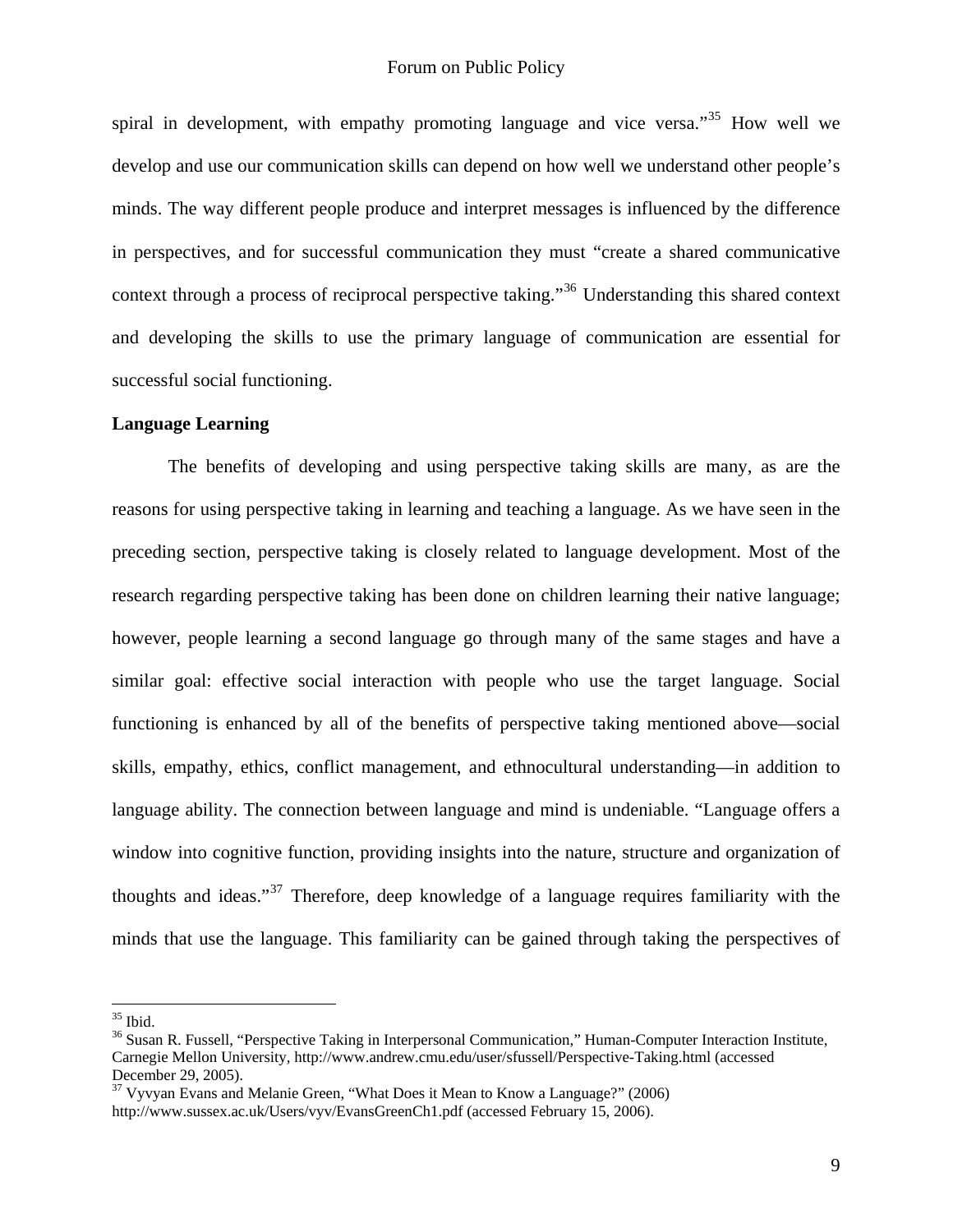those who speak it, which gives language learners the opportunity to gain a deeper understanding of the language, the culture and the ways of thinking of the native speakers. In addition, they can break down any stereotypes or prejudices previously held about the target language group. The various advantages to be gained add credence to the importance of using perspective taking exercises in language learning.

### **Applications in Teaching**

 Several researchers and educators have recommendations for activities in class or training that promote perspective taking. Three general advantages to using perspective taking exercises with students are: increased awareness and deeper intellectual understanding of others' situations, experiencing the same reactions and feelings as others, and developing the ability to analyze situations and put them in a more universal context.<sup>[38](#page-9-0)</sup> Most of these activities and suggestions are not designed specifically for use in language teaching; however, many ways for adapting them are presented.

To begin with, Mertz and Lieber recommend using the "Believing Game" in class, which they claim "invites us to be more flexible, to recognize that everyone has 'a piece of truth.' Believing helps us move beyond 'black and white' absolutes to more tentative opinions, more original interpretations, and solutions that truly consider all points of view."[39](#page-9-1) In the Believing Game, students are asked to listen to or read one person's point of view while keeping their minds open to believing and accepting those ideas as truth. They then discuss and ask questions in order to more fully understand and accept that point of view. Only after they summarize the main tenets of the position can they start doubting and critically analyzing the position. Several more perspectives can be presented after that and the same process can be followed. At the end

<span id="page-9-0"></span><sup>&</sup>lt;sup>38</sup> Gayle Mertz and Carol Miller Lieber, "Suggestions for Using the Believing Game," Educators for Social Responsibility, http://www.esrnational.org/believinggame.htm (accessed December 29, 2005).

<span id="page-9-1"></span> $39$  Ibid.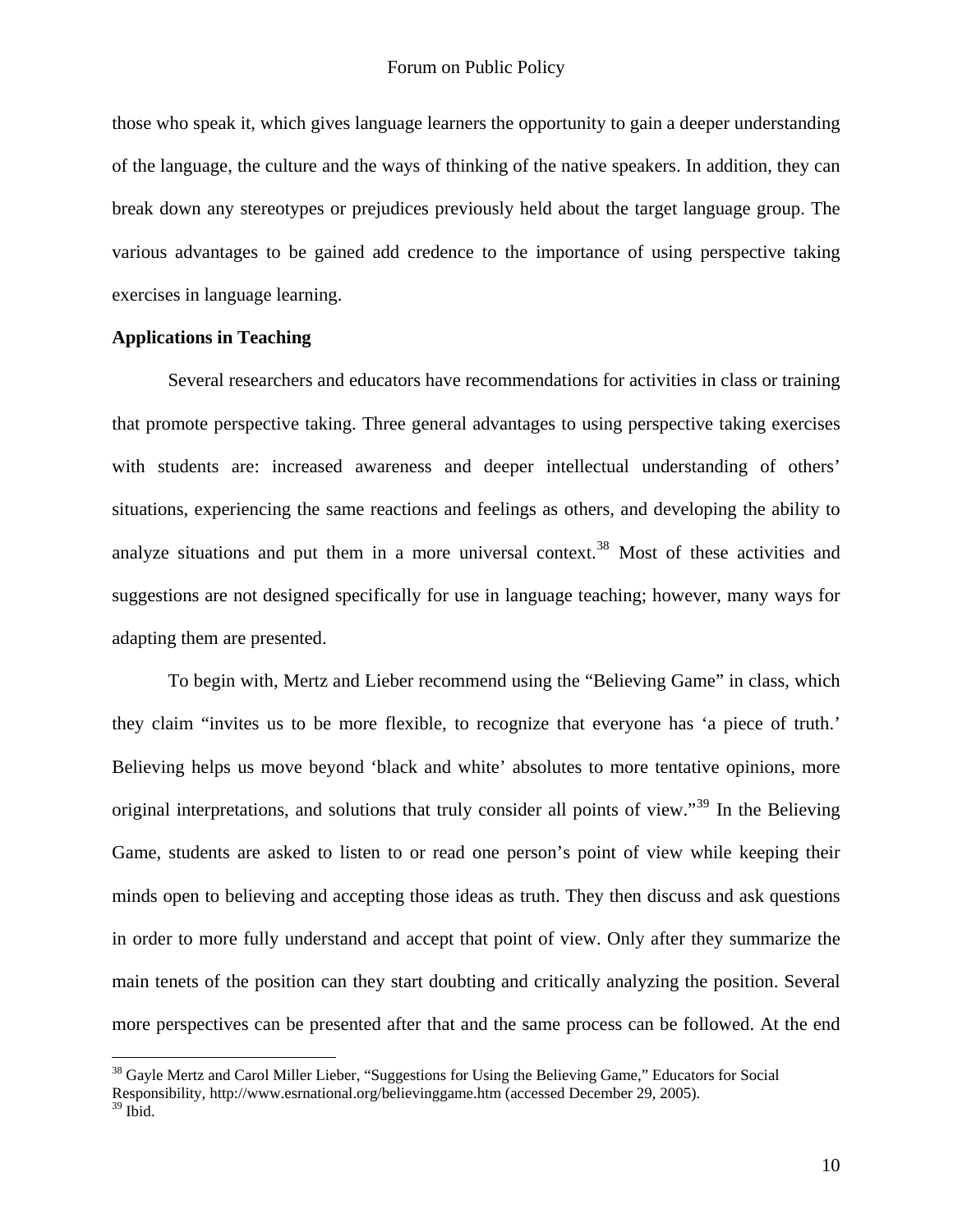of the activity, students can report what they learned, if they were surprised by any of the information presented, and whether they found certain values or concerns common to all perspectives.[40](#page-10-0) This process includes many opportunities for language teaching and practicing. Initially, there are opportunities to have students read, listen to, or even present a point of view on a topic. During this process, teachers can introduce or explain unfamiliar vocabulary and expressions. The ensuing discussion gives students a chance to use new words and expressions, to practice various discussion skills, to learn ways of asking and expressing their ideas, and, perhaps most importantly, to deepen their understanding of a certain point of view and the way of thinking that led to that point of view. Teachers can assess students' understanding by having them write a summary of the arguments supporting that point of view and then allow them time to practice their critical thinking skills by analyzing the position. This can be done individually, in groups, with partners, orally or in writing. Other perspectives can also be presented. Finally, an individual reflection on the process can help students see what they learned, find commonalities among different perspectives and apply what they learned to the "bigger picture." Through the process of the Believing Game, students don't just develop a linguistic code and communication skills, but also learn more about different points of view and ways of thinking.

Some other suggestions for using perspective taking include having students watch a video or listen to a tape and report how the person in the video or on the audio tape feels. $41$ Students could also be asked to write about a typical day in the life of someone in a photograph, story or video.<sup>[42](#page-10-2)</sup> These activities give students practice with language and also practice in thinking about the way other people may feel or live their lives. Another type of activity

<u>.</u>

<span id="page-10-0"></span> $40$  Ibid.

<span id="page-10-1"></span><sup>&</sup>lt;sup>41</sup> Patricia A.Oswald, "The Interactive Effects of Affective Demeanor," 120–132; Galinsky et al., "Perspective-

Taking and Self-Other Overlap," 114–115.

<span id="page-10-2"></span> $42$  Galinsky et al., "Perspective-Taking and Self-Other Overlap," 114–115.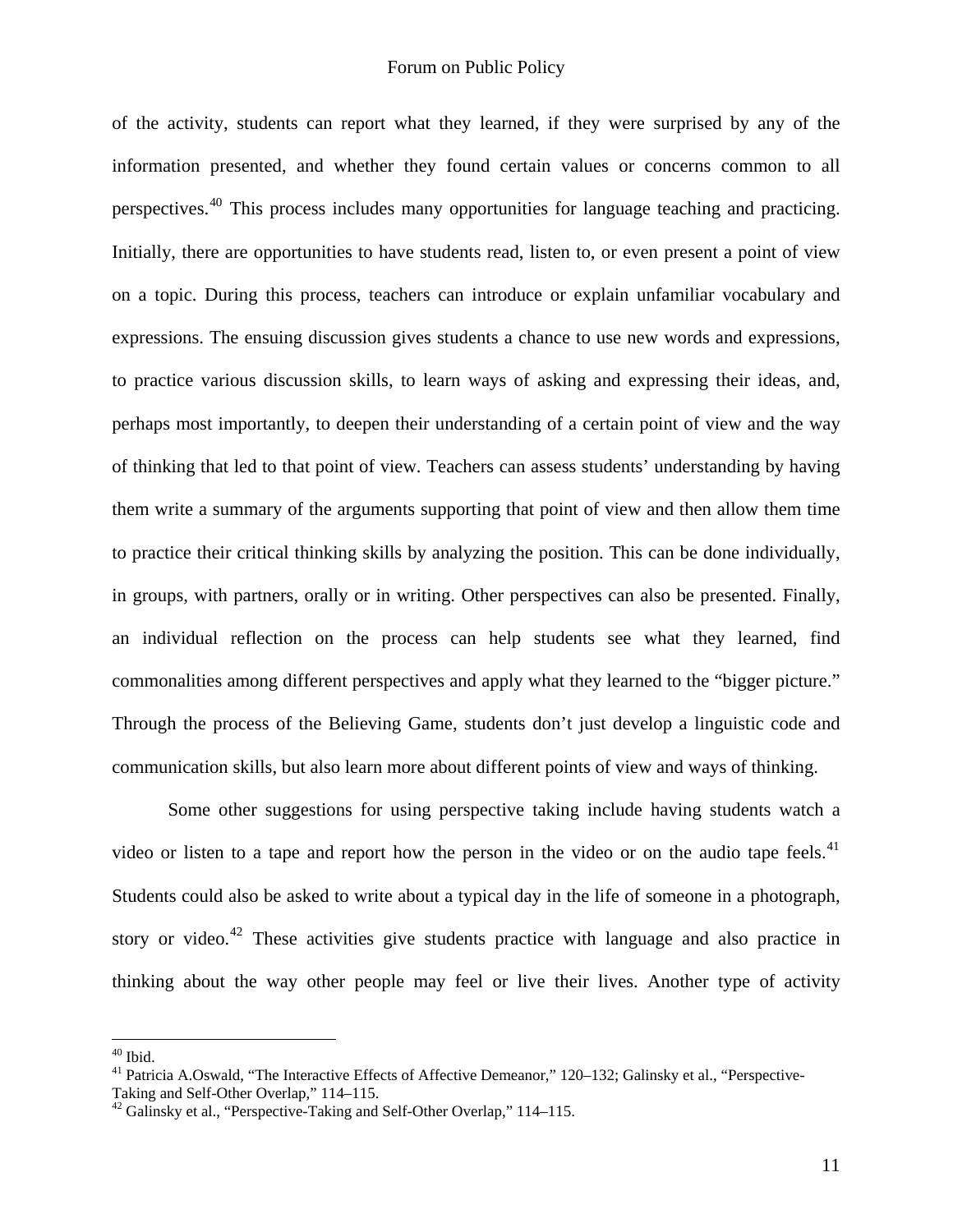involving perspective taking is watching someone think aloud in order to observe the thought process.<sup>[43](#page-11-0)</sup> This can be done by classmates from different ethnocultural backgrounds, by a visitor, or by the teacher, the latter of which may be most beneficial. In watching the teacher's thought process, students can see how the teacher uses reading, writing or other types of strategies to help in understanding or expressing ideas—a valuable lesson. Additional activities that can be done in class are role playing about a single topic from various points of view or analyzing news stories from different perspectives.<sup>[44](#page-11-1)</sup> Either of these can be done orally or in writing and can give students the chance to see other sides of issues that may usually be presented from an accepted or mainstream point of view. Another suggestion for teaching is to ask students to pair up, designating one student as the "sender" and the other as the "listener." The sender should think of a time when he or she felt a strong emotion, such as anger, fear, confusion, or embarrassment, and speak for a minute or two about it. The listener then needs to show accurate understanding of the sender's perspective by identifying main points and feelings that the sender is expressing. After that, the sender may proceed or correct any misinformation. At the end, the students can reflect on the process in a group.<sup>[45](#page-11-2)</sup> Again, this activity provides multiple opportunities for language practice and teaching as well as practice in the important skill of being a good listener. All of the above mentioned activities and exercises can be adapted to fit the needs and levels of the particular language learning group being taught. They all require language and communication skills in their performance in addition to offering glimpses into the minds of others.

<span id="page-11-0"></span><sup>43</sup> Kathleen M. Galotti, "Valuing Connected Knowing in the Classroom," *The Clearing House* 71, no. 5 (May/June 1998): 281-3.

<span id="page-11-1"></span> $44$  Ibid.

<span id="page-11-2"></span><sup>45</sup> John W. Meyers, "Perspective-Taking," http://people.uncw.edu/myersj/Perspective-taking.pdf (accessed December 29, 2005).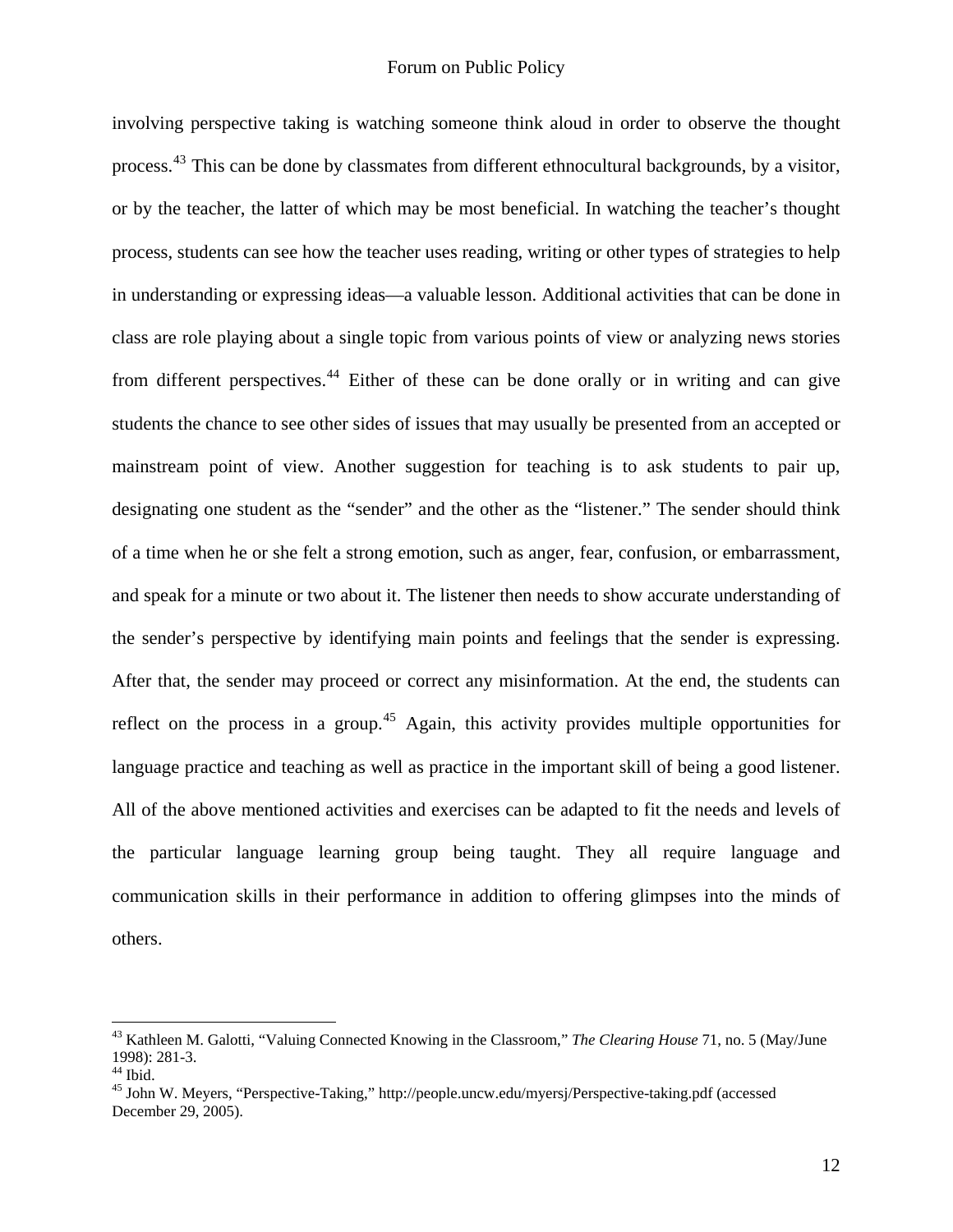In addition to classroom contexts, perspective taking exercises are often recommended for training people in business, especially as daily business requires increasingly more contact and cooperation with people from diverse backgrounds. These exercises give ample opportunity for language practice and instruction in addition to providing practice with skills necessary for students going into or people already working in diverse workplaces. One example of using perspective taking for people who provide training in workplace diversity is an international meeting activity designed by the Society for Industrial and Organizational Psychology to illustrate differences in cultural norms. The students are asked to use different types of greetings, maintain different amounts of personal space, use more or less eye contact, and display greater or fewer characteristics of individualistic or collectivistic cultures. The students are then given ten minutes to introduce themselves to people in different groups and learn one interesting fact about each person they meet.<sup>[46](#page-12-0)</sup> This gives students a greater understanding of how people from different ethnocultural backgrounds feel when they are in such situations and also gives them practice in using typical introductory expressions and other types of language. Another example of using perspective taking in training, as described earlier, is the simulation computer program designed to teach corporate responsibility by requiring students to take the perspectives of various parties involved in developing a group of islands.<sup>[47](#page-12-1)</sup> Since this is an online simulation game, it requires students to express themselves clearly through increasingly prevalent means of electronic communication, again offering various opportunities for language practice and teaching. An additional exercise that can be used in preparation for corporate or other occupational training is having students pick a "marginalized" group as the basis for designing a training module with both a written and oral component. This exercise requires students to take

<span id="page-12-0"></span><sup>46</sup> Society for Industrial and Organizational Psychology, "Workplace Diversity," (2002) http://siop.org/Instruct/Diversity/DivIntro.htm (accessed December 29, 2005). 47 Shami et al., "Designing a Globalization Simulation," 22–27.

<span id="page-12-1"></span>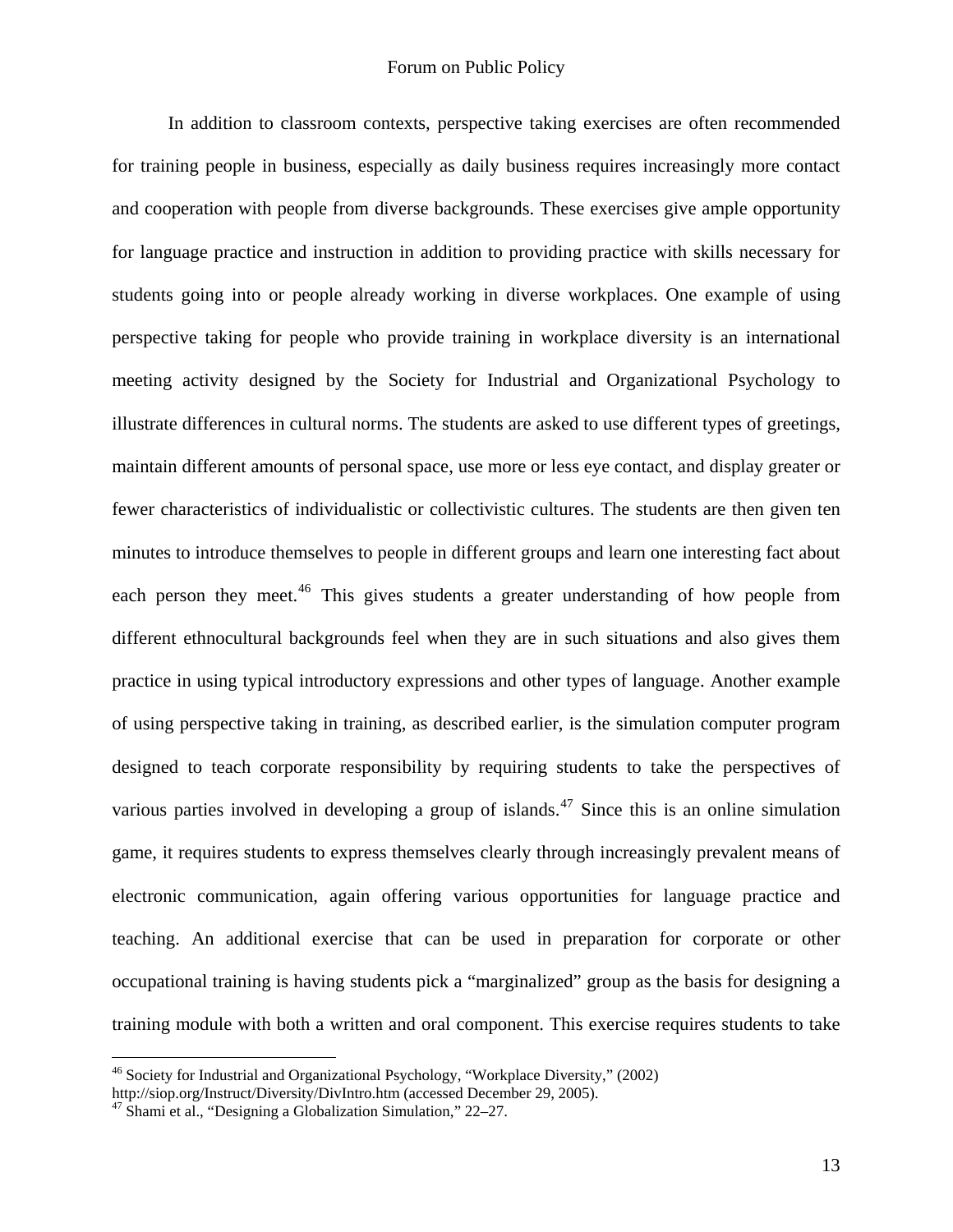the perspectives of the group they represent, the people receiving training, the teacher, and their classmates.[48](#page-13-0) Language students could be asked to represent their own ethnocultural group to a diverse class, using the target language and keeping the perspectives of the class members in mind, or to represent a sub-group within the target language community to explore different perspectives and present them to the class. Depending on circumstances and language levels, any of these exercises could be appropriate and useful in developing language skills and a deeper understanding of the way others think.

#### **Discussion**

 $\overline{a}$ 

What is to be gained from implementing perspective-taking activities and exercises into classrooms and curricula? Besides the psychological and social benefits of perspective taking discussed earlier, students, teachers and administrators have a great deal to gain. In considering a variety of circumstances, we will take the perspectives of language learners, teachers and administrators in two contexts: that in which students are learning the target language in their own country and that in which they are learning the target language in the target country.

 First and foremost, we need to consider the language learner. The language learner in his or her home country has the disadvantage of not living among speakers of the target language, who would give them regular exposure to and practice with the language outside of the classroom. In this case, learners can benefit greatly from exercises in which they learn about the speakers of the target language and practice seeing the world and daily life from their point of view. This may give students a better idea of what it means to live using the target language. Language learners with the advantage of living in a country where the target language is spoken can deepen their understanding of the people around them, better appreciate their way of thinking and living, and become more comfortable interacting with them. Learning about

<span id="page-13-0"></span><sup>48</sup> Hastings, "Motivating Perspective Taking through Oral Performance," 256-260.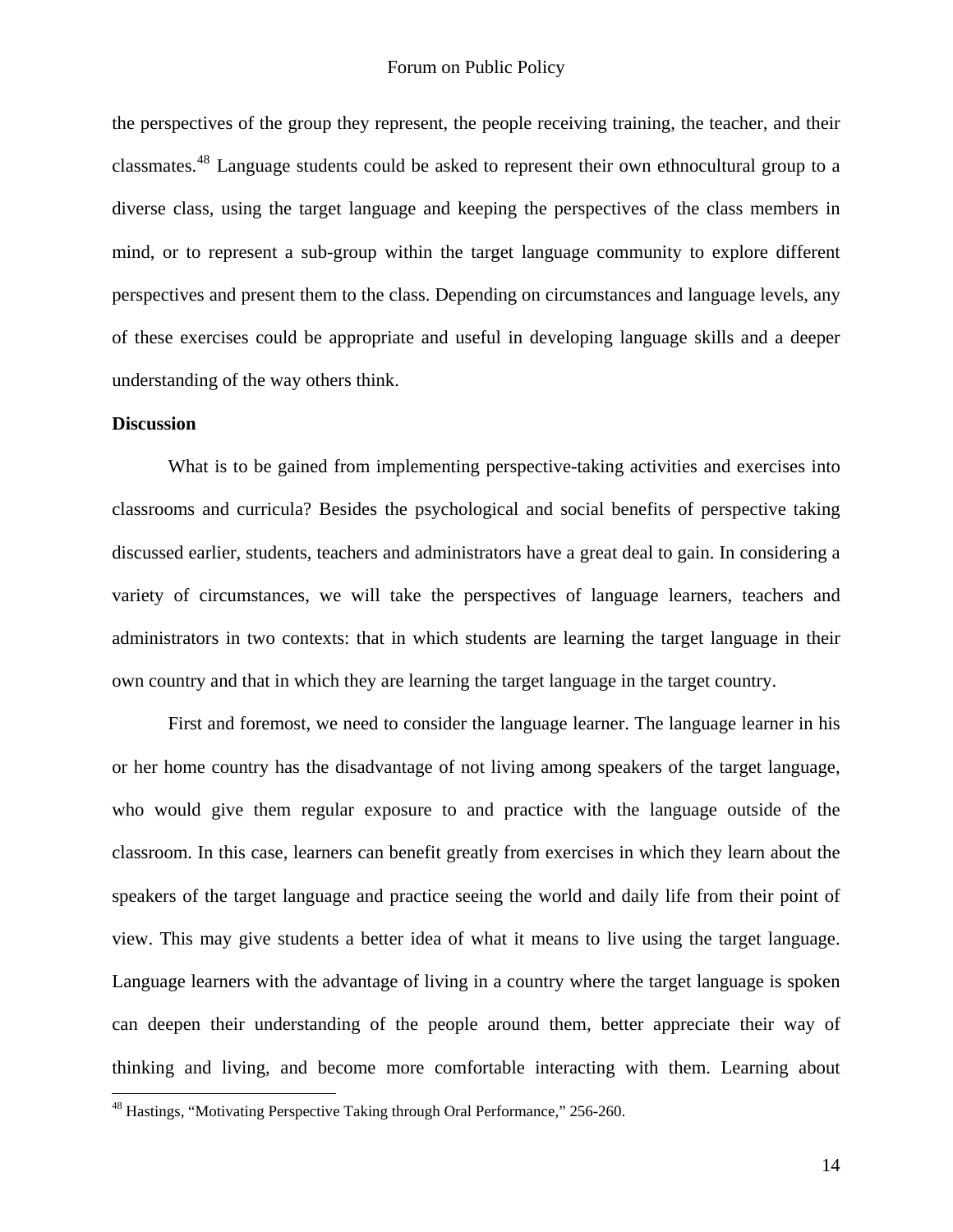different perspectives may decrease the tendency for students to isolate themselves and stick to groups of speakers of their native language. A major obstacle to the integration of diverse students is the natural human fear of the unknown. Once students begin to learn and become familiar with the way others think and feel, they may feel more comfortable interacting with, and even be more eager to communicate with, people of different backgrounds. Practice in perspective taking has the potential to break down barriers, destroy stereotypes, and dispel fear of others, allowing for much greater opportunities to learn language.

 Teachers can also benefit from implementing perspective-taking exercises and activities in their classrooms. As a native speaker of the target language teaching a homogenous group of students in their home country, the teacher can introduce students to his or her own perspective on a variety of issues and use his or her familiarity with other target language speakers to give the students a glimpse into the mental world of native speakers of the target language. The teacher can increase interest and dispel stereotypes, while also teaching useful language, expressions and concepts. If the teacher shares the native language of the students and is teaching in their native country, the teacher could use authentic materials, internet sources, and electronic communication with native speakers to expose her students to the perspectives of people who speak the target language. Analysis of materials and sources and reflections on communications could introduce a wealth of language, expressions and concepts into the classroom to improve students' language skills. Finally, teachers who have the advantage of teaching a diverse group of students in the country of the target language can tap the vast resources in the community around them to introduce students to different perspectives and points of view. Perspective taking exercises will inevitably produce linguistic material for teaching as well as produce opportunities for language assessment. In addition, teachers can increase their students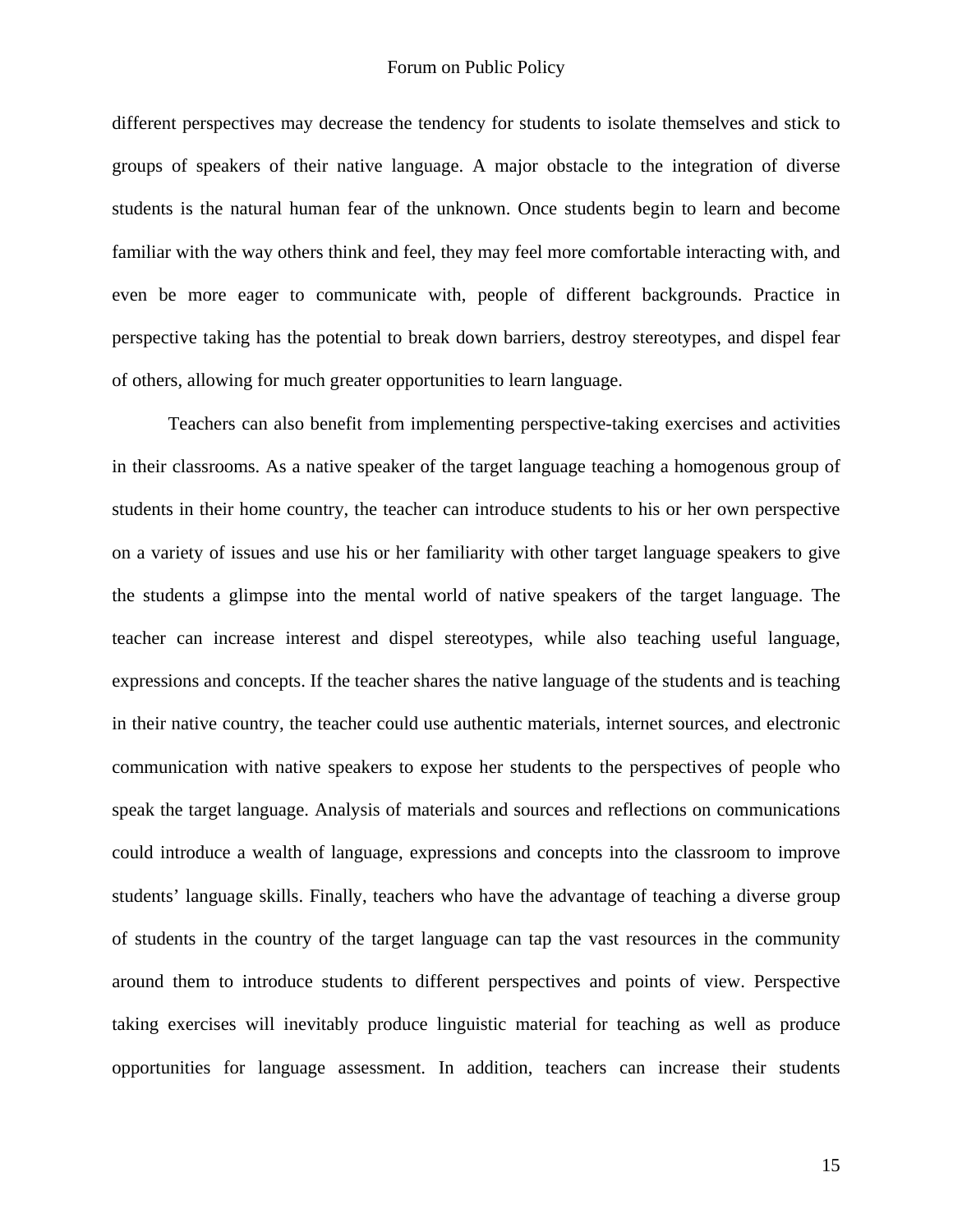understanding of the target language and people who speak it, which may in turn lead to more meaningful communication and interaction in the target language.

 Last, but certainly not least, administrators and others in charge of designing curricula and implementing programs at the institutional level can gain advantage from encouraging teachers to use perspective taking activities in their classrooms, designing curricula that include perspective taking objectives, and implementing programs that stress the importance of exposing students to different perspectives. Again, we will make the distinction between institutions in the country of the language learners and those in the target country. By endorsing perspective taking in courses that teach a foreign language, institutions are promoting respect and tolerance for those with different points of view, thereby opening doors to students of diverse backgrounds. They are also graduating students who are better prepared for an increasingly international workplace. In institutions teaching the native language of the country they are situated in, the benefits are even greater, but so are the responsibilities. A primary goal of language programs in these institutions is to prepare their students to use the language to study, work, and/or live in their own community. Therefore, perspective taking is of even greater importance. In addition to the advantages of creating more successful students and a more highly educated workforce, these institutions directly benefit their communities by better preparing these students, workers, and/or immigrants for life in those communities. Encouraging language learners to consider and understand the perspectives of others in the community decreases the likelihood of conflict and increases the likelihood of cooperation in working towards bettering the community. As shown in the research above, perspective taking can help to create a society that is more empathic, more likely to consider ethics in making decisions, better able to manage conflict, and more accepting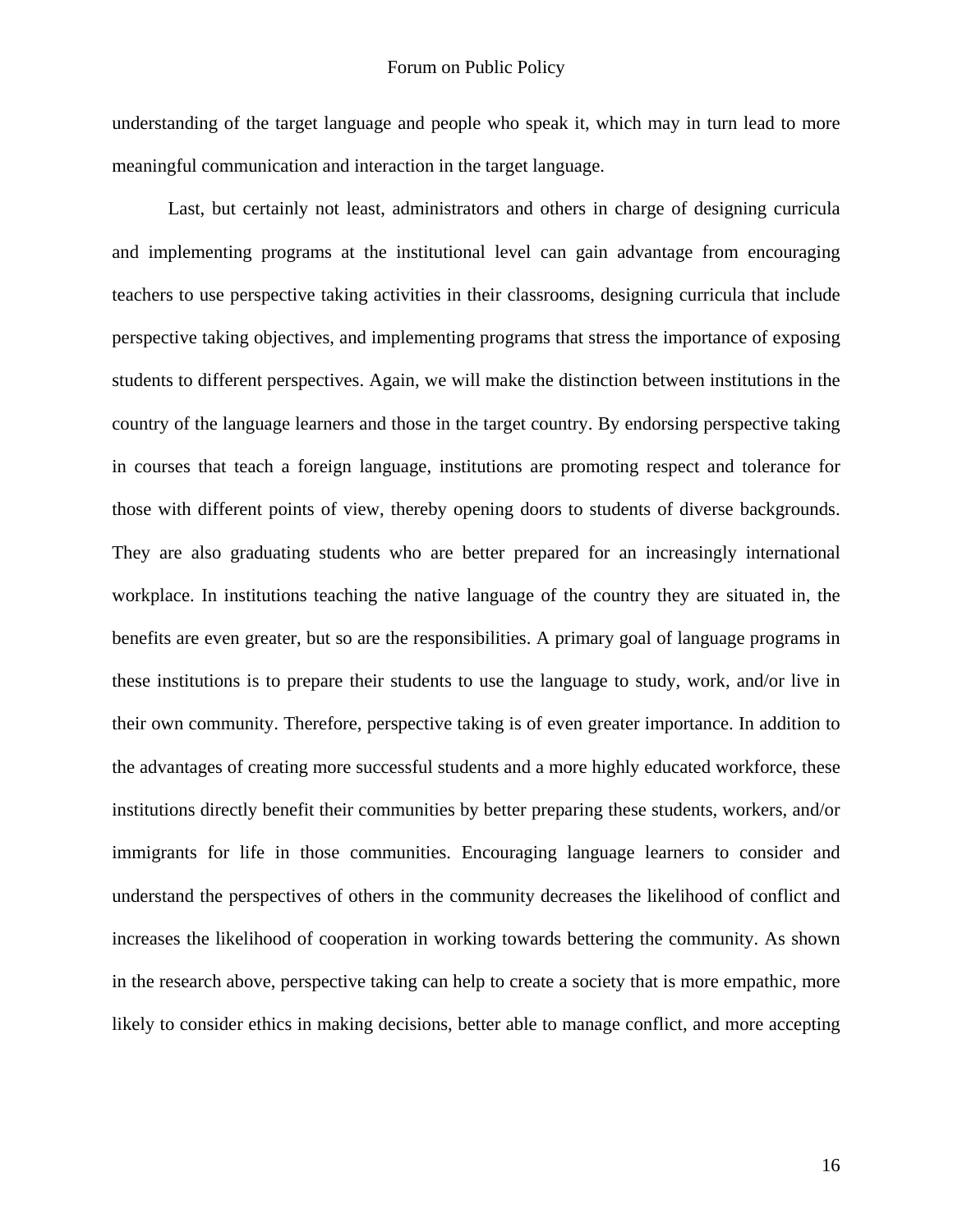of those who come from different ethnocultural backgrounds. These goals seem worthy of any institution involved in language teaching and learning.

#### **Conclusion**

 Learning to communicate meaningfully and successfully in a language other than our own is not an easy task. As learners, we need to try to understand the way people who use the target language think and see the world. As teachers, we need to give our students encouragement and opportunities to explore other perspectives. As administrators, we need to espouse the benefits of perspective taking and implement programs that include such goals and activities.

 Ultimately, being able to see the world through someone else's eyes provides advantages ranging from better social functioning to better corporate decision making. If all people practiced seeing themselves, other people, the world around them and the relationships among these from a variety of perspectives, perhaps we would find a more tolerant, respectful, compassionate, and peaceful society.

#### **References**

- Axtell, Carolyn, and Sharon Parker. "Perspective Taking." Institute of Work Psychology, http://esrccoi.group.shef.ac.uk/pdf/whatis/perspective.pdf (accessed December 9, 2005).
- Baron-Cohen, Simon. "Do Sex Differences in Empathy Account for Sex Differences in Language Acquisition?" http://www.interdisciplines.org/coevolution/papers/7 (accessed January 28, 2006).
- Davis, Mark H., and H. Alan Oathout. "Maintenance of Satisfaction in Romantic Relationships: Empathy and Relational Competence." *Journal of Personality and Social Psychology* 53, no. 2 (1987): 397–410.
- Davis, Mark H., Laura Conklin, Amy Smith, and Carol Luce. "Effect of Perspective Taking on the Cognitive Representation of Persons: A Merging of Self and Other." *Journal of Personality and Social Psychology* 70, no. 4 (1996): 713–726.
- Epley, Nicholas, Leaf Van Boven, Boaz Keysar, and Thomas Gilovich. "Perspective Taking as Egocentric Anchoring and Adjustment." *Journal of Personality and Social Psychology* 87, no. 3 (2004): 327–339.
- Evans, Vyvyan, and Melanie Green. "What Does it Mean to Know a Language?" (2006) http://www.sussex.ac.uk/Users/vyv/EvansGreenCh1.pdf (accessed February 15, 2006).
- Flavell, John H. "Theory-of-Mind Development: Retrospect and Prospect." *Merrill-Palmer Quarterly* 50, no. 3 (July 2004): 274-290.
- Fussell, Susan R. "Perspective Taking in Interpersonal Communication." Human-Computer Interaction Institute, Carnegie Mellon University, http://www.andrew.cmu.edu/user/sfussell/Perspective-Taking.html (accessed December 29, 2005).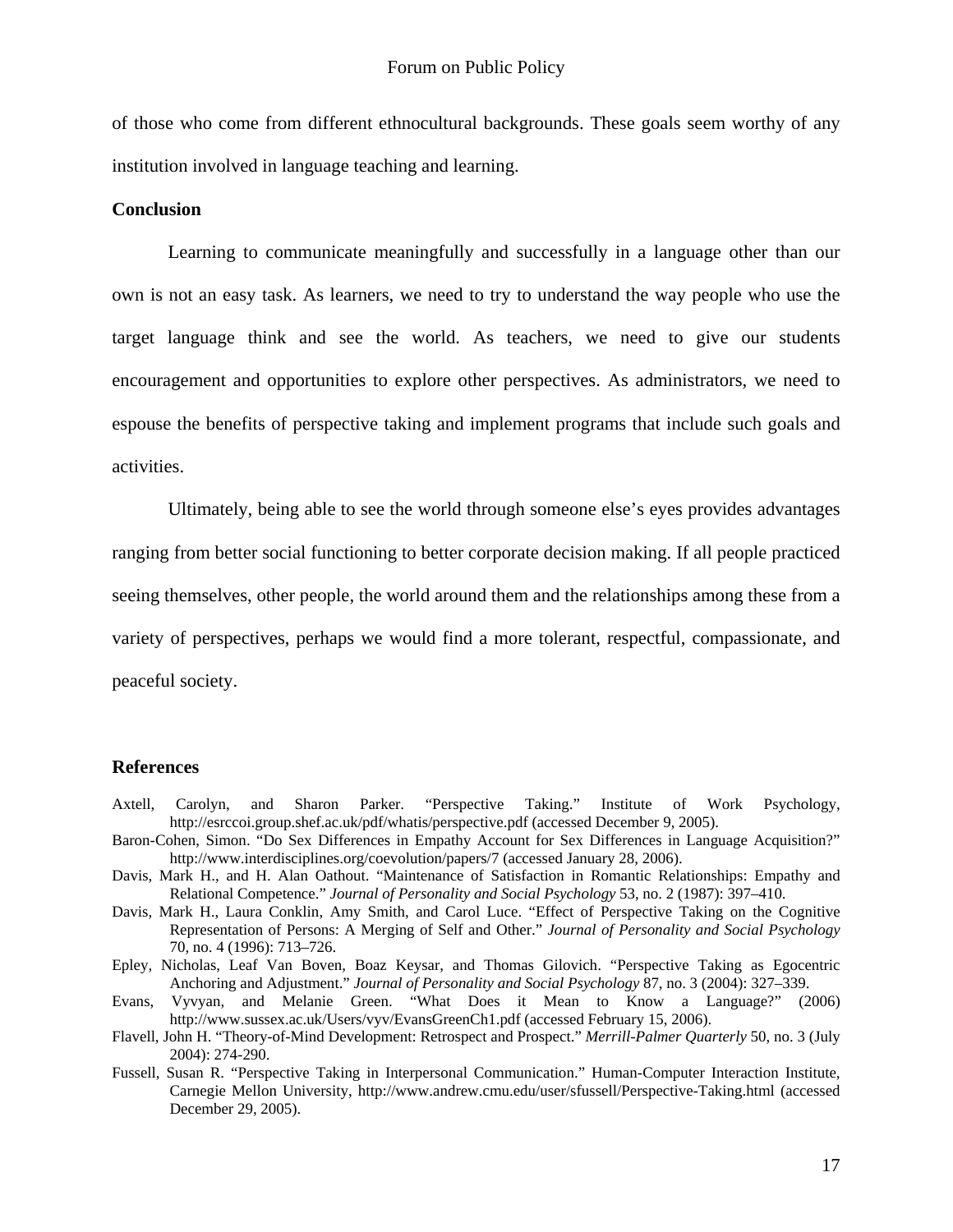- Galinsky, Adam D., and Gillian Ku. "The Effects of Perspective Taking on Prejudice: The Moderating Role of Self-Evaluation." *Personality and Social Psychology Bulletin* 30, no. 5 (May 2004): 594–604.
- Galinsky, Adam D., and Gordon B. Moskowitz. "Perspective-Taking: Decreasing Stereotype Expression, Stereotype Accessibility, and In-Group Favoritism." *Journal of Personality and Social Psychology* 78, no. 4 (2000): 708–724.
- Galinsky, Adam D., Gillian Ku, and Cynthia S. Wang. "Perspective-Taking and Self-Other Overlap: Fostering Social Bonds and Facilitating Social Coordination." *Group Processes & Intergroup Relations* 8, no. 2 (2005): 109–124.
- Galotti, Kathleen M. "Valuing Connected Knowing in the Classroom." *The Clearing House* 71, no. 5 (May/June 1998): 281–3.
- Hastings, Sally O. "Motivating Perspective Taking through Oral Performance." *Academic Exchange* (Winter 2003): 256–260.
- Johnson, David W., and Roger T. Johnson. "Teaching Students to be Peacemakers: Results of Twelve Years of Research." (June 2000) http://www.co-operation.org/pages/peace-meta.html (accessed December 29, 2005).
- Kahn, Wallace J., and Catherine V. Lawhorne. "Empathy: The Critical Factor in Conflict-Resolution and a Culture of Civility." ERIC Document # ED479344 (August 2003): 2–31.<br>Joshua. "Theory of Mind and Moral Cogniti
- Knobe, Joshua. "Theory of Mind and Moral Cognition: Exploring the Connections." http://www.princeton.edu/~jknobe/tics.pdf (accessed January 11, 2006), forthcoming in *Trends in Cognitive Science*.
- Kupermintz, Haggai, and Gavriel Salomon. "Lessons to be Learned from Research on Peace Education in the Context of Intractable Conflict." RedOrbit News (November 19, 2005) http://www.redorbit.com/news/health/308860/lessons\_to\_be\_learned\_from\_research\_on\_peace\_education\_ in/index.html (accessed December 9, 2005).
- Lane-Garon, Pamela S. "Classroom and Conflict Management: Rethinking Teacher Preparation for Ethical Practice." Paper presented at the Annual Meeting of the Association of Teacher Educators, Denver, Colorado, February 2–6, 2002.
- Laurence, Kathie. "Piaget Meets the Great Pumpkin: A Lesson in Perspective Taking." www.paly.net/~klaurenc/psychology/Piaget\_Meets\_The\_Great\_Pumpkin.doc (accessed December 9, 2005).
- Levy, Sheri R., Antonio L. Freitas, and Peter Salovy. "Construing Action Abstractly and Blurring Social Distinctions: Implications for Perceiving Homogeneity Among, but Also Empathizing With and Helping Others." *Journal of Personality and Social Psychology* 83, no. 5 (2002): 1224–1238.
- Long, Edgar C. J., and David W. Andrews. "Perspective Taking as a Predictor of Marital Adjustment." *Journal of Personality and Social Psychology* 59, no. 1 (1990): 126–131.
- MacDonald, Christine D. "Overall Accuracy of Children's Awareness of Peer Perceptions." Paper presented at the biennial meeting of the Society for Research in Child Development, Indianapolis, Indiana, March 1995.
- MacWhinney, Brian. "The Emergence of Grammar from Perspective." http://psyling.psy.cmu.edu/papers/emergentism/perspectgram.pdf (accessed September 9, 2005,): 1–30, published in *Grounding Cognition: The Role of Perception and Action in Memory*, eds. Diane Pecher, and Rolf A. Zwaan. Cambridge: Cambridge University Press, 2005.
- Malle, Bertram F. "The Relation Between Language and Theory of Mind in Development and Evolution." http://cogprints.org/3317/01/Evol\_of\_language\_&\_ToM.pdf (accessed January 28, 2006): 1–16, published in *The Evolution of Language Out of Pre-Language*, eds. T. Givon, and B. F. Malle. Amsterdam: Benjamins, 2002.
- Maner, Jon K., Carol L. Luce, Steven L. Neuberg, Robert B. Cialdini, Stephanie Brown, and Brad J. Sagarin. "The Effects of Perspective Taking on Motivations for Helping: Still No Evidence for Altruism." *Personality and Social Psychology Bulletin* 28, no. 11 (November 2002): 1601–1610.
- Mertz, Gayle, and Carol Miller Lieber. "Suggestions for Using the Believing Game." Educators for Social Responsibility, http://www.esrnational.org/believinggame.htm (accessed December 29, 2005).
- Meyers, John W. "Perspective-Taking." http://people.uncw.edu/myersj/Perspective-taking.pdf (accessed December 29, 2005).
- Moskowitz, Gordon B. *Social Cognition*. New York: The Guilford Press, 2005, 277.
- Origgi, Gloria, and Dan Sperber. "A Pragmatic Perspective on the Evolution of Language and Languages." Trans. Marcel Lieberman, http://www.interdisciplines.org/coevolution/papers/6 (accessed January 28, 2006).